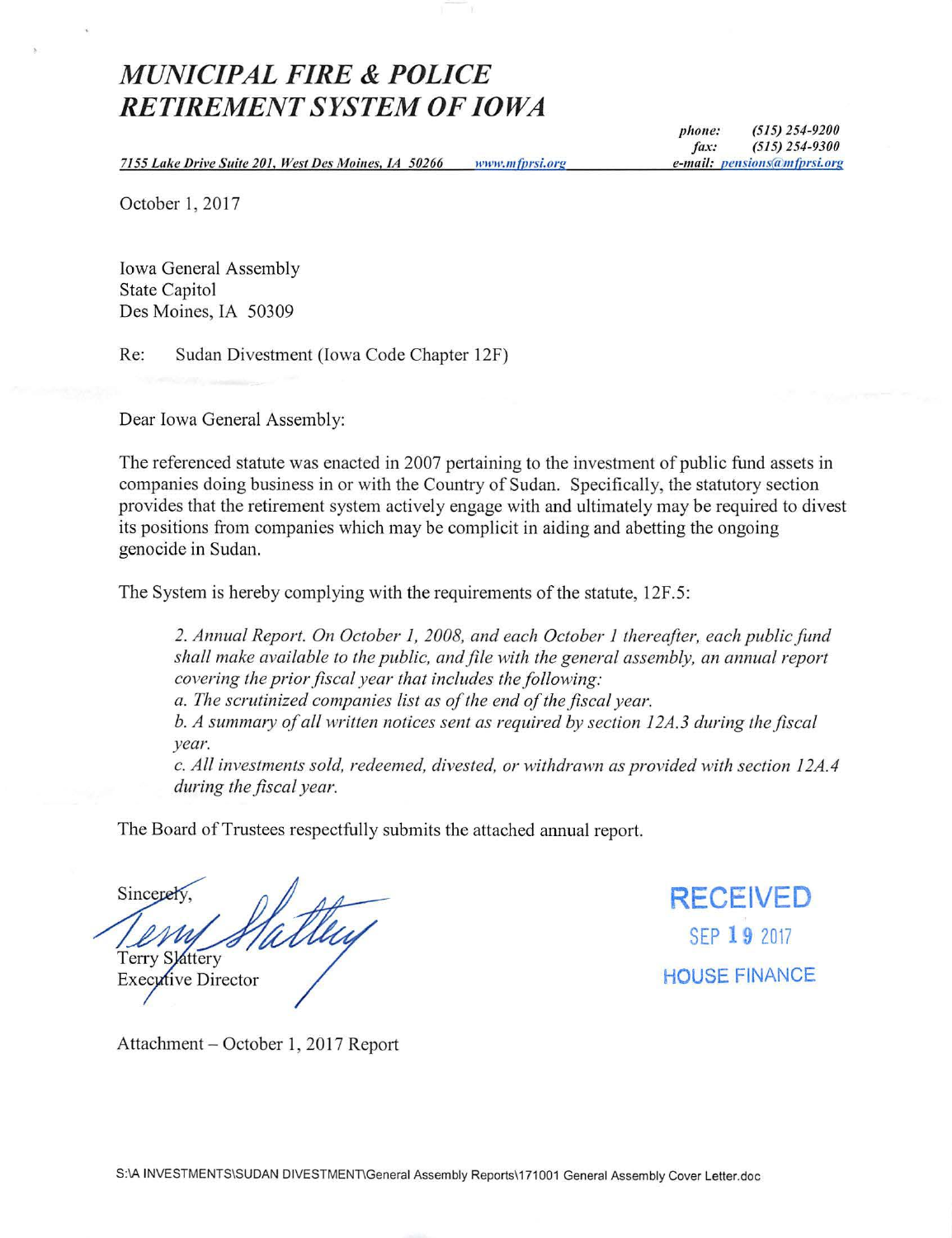## **MFPRSI**

 $\sim$ 

# Sudan Divestment Report

# A. Total Universe of Companies Per Sudan Divestment Task Force

B. Summary of all written notices sent

C. Total Positions Divested

As of: June 30, 2017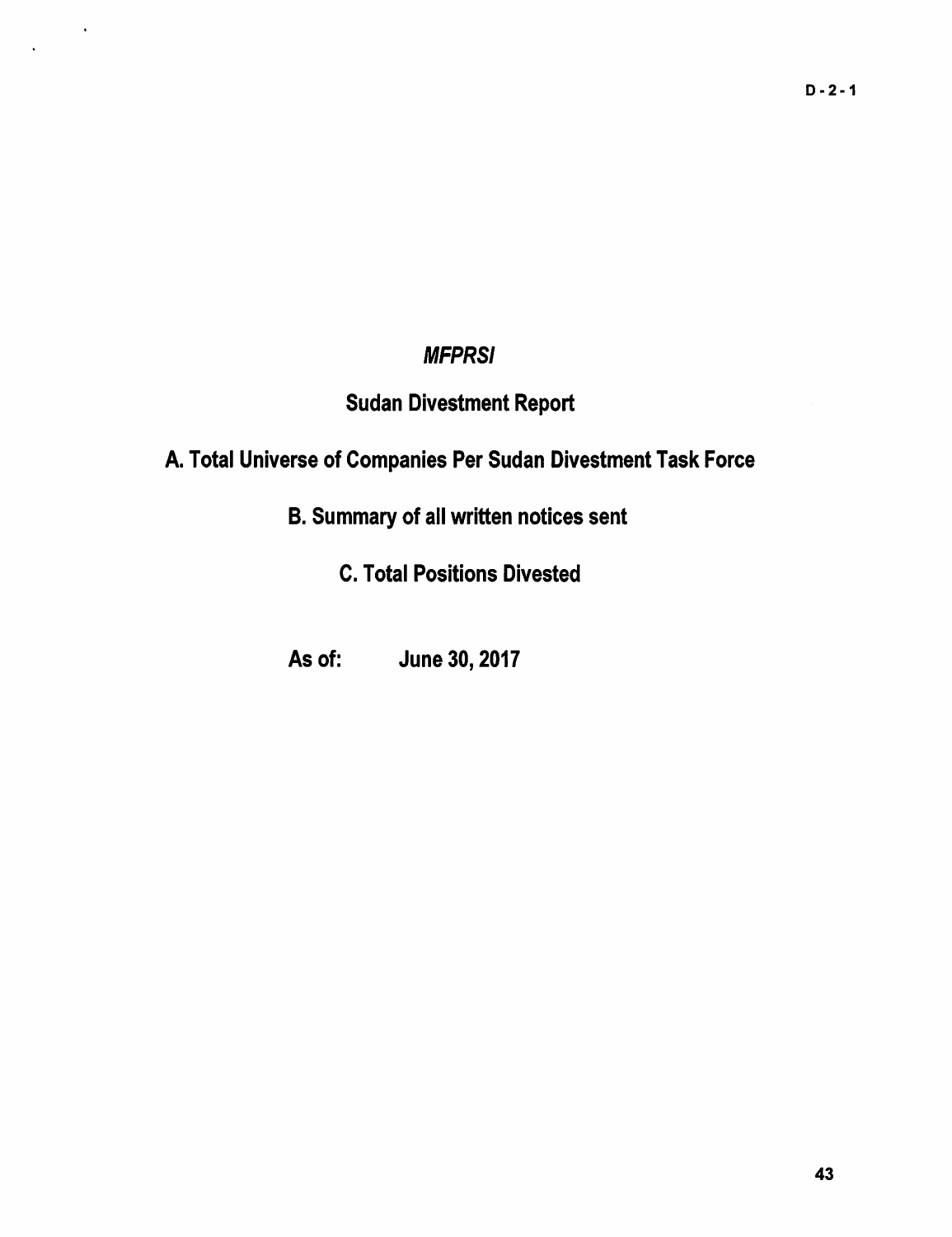A. Total Universe of Companies Per Sudan Divestment Task Force

 $\sim$   $\alpha$ 

 $\ddot{\phantom{a}}$ 

|    | <b>COMPANY</b>                                         | <b>Highest Offenders/</b><br><b>Ongoing Engagement</b> |
|----|--------------------------------------------------------|--------------------------------------------------------|
| 1  | <b>ANDRITZ AG</b>                                      | <b>Highest Offender</b>                                |
| 2  | <b>ATLAS COPCO AB</b>                                  | <b>Highest Offender</b>                                |
| 3  | <b>BHARAT ELECTRONICS LIMITED</b>                      | <b>Highest Offender</b>                                |
| 4  | <b>BHARAT HEAVY ELECTRICALS</b>                        | <b>Highest Offender</b>                                |
| 5  | CHENNAI PETROLEUM CORPORATION LIMITED                  | <b>Highest Offender</b>                                |
| 6  | CHINA GEZHOUBA GROUP COMPANY LTD                       | <b>Highest Offender</b>                                |
| 7  | CHINA NATIONAL PETROLEUM CORP                          | <b>Highest Offender</b>                                |
| 8  | CHINA NORTH INDUSTRIES GROUP CORP (CNGC/NORINCO)       | <b>Highest Offender</b>                                |
| 9  | <b>CHINA PETROCHEMICAL CORP</b>                        | <b>Highest Offender</b>                                |
| 10 | CHINA PETROLEUM & CHEMICAL CORP aka SINOPEC CORP       | <b>Highest Offender</b>                                |
| 11 | CHINA POLY GROUP CORPORATION                           | <b>Highest Offender</b>                                |
| 12 | <b>CHINA THREE GORGES CORP</b>                         |                                                        |
| 13 | <b>CHINA THREE GORGES NEW ENERGY CORP</b>              | <b>Highest Offender</b>                                |
| 14 | <b>CNPC GENERAL CAPITAL LTD</b>                        | <b>Highest Offender</b>                                |
| 15 | <b>CNPC HK OVERSEAS CAPITAL LTD</b>                    | <b>Highest Offender</b>                                |
| 16 | DAQING HUAKE GROUP CO LTD                              | <b>Highest Offender</b>                                |
| 17 | <b>DIANJIAN HAIXING LTD</b>                            | <b>Highest Offender</b>                                |
|    | DONGFENG MOTOR GROUP COMPANY LIMITED                   | <b>Highest Offender</b>                                |
| 18 | <b>EGYPT KUWAIT HOLDING CO</b>                         | <b>Highest Offender</b>                                |
| 19 | <b>ENERGY HOUSE HOLDING CO KSCC/THE</b>                | <b>Highest Offender</b>                                |
| 20 | <b>ENGEN BOTSWANA LTD</b>                              | <b>Highest Offender</b>                                |
| 21 |                                                        | <b>Highest Offender</b>                                |
| 22 | <b>ENGIE</b>                                           | <b>Highest Offender</b>                                |
| 23 | <b>ENGIE ROMANIA SA</b>                                | <b>Highest Offender</b>                                |
| 24 | GAS DISTRICT COOLING PUTRAJAYA SDN BHD                 | <b>Highest Offender</b>                                |
| 25 | <b>GAZ PJSC</b>                                        | <b>Highest Offender</b>                                |
| 26 | GLENCORE AUSTRALIA HOLDINGS PTY LTD                    | <b>Highest Offender</b>                                |
| 27 | <b>GLENCORE CANADA CORP</b>                            | <b>Highest Offender</b>                                |
| 28 | <b>GLENCORE CANADA FINANCIAL CORP</b>                  | <b>Highest Offender</b>                                |
| 29 | <b>GLENCORE FINANCE CANADA LTD</b>                     | <b>Highest Offender</b>                                |
| 30 | <b>GLENCORE FINANCE DUBAI LTD</b>                      | <b>Highest Offender</b>                                |
| 31 | <b>IGLENCORE FINANCE EUROPE SA</b>                     | <b>Highest Offender</b>                                |
| 32 | <b> GLENCORE FUNDING LLC</b>                           | <b>Highest Offender</b>                                |
| 33 | <b>GLENCORE PLC</b>                                    | <b>Highest Offender</b>                                |
| 34 | <b>HARBIN ELECTRIC CO LTD</b>                          | <b>Highest Offender</b>                                |
| 35 | <b>HUBEI ENERGY GROUP CO LTD</b>                       | <b>Highest Offender</b>                                |
| 36 | HUBEI QINGJIANG HYDROPOWER DEVELOPMENT CO LTD          | <b>Highest Offender</b>                                |
| 37 | <b>IHYDROCHINA CORP</b>                                | <b>Highest Offender</b>                                |
| 38 | <b>INDIAN OIL CORP LTD</b>                             | <b>Highest Offender</b>                                |
| 39 | JIANGXI HONGDU AVIATION INDUSTRY CO LTD                | <b>Highest Offender</b>                                |
| 40 | KAMAZ PJSC                                             | <b>Highest Offender</b>                                |
| 41 | KLCCP STAPLED GROUP                                    | <b>Highest Offender</b>                                |
| 42 | <b>KUNLUN ENERGY CO LTD</b>                            | <b>Highest Offender</b>                                |
| 43 | <b>KUWAIT FINANCE HOUSE</b>                            | <b>Highest Offender</b>                                |
| 44 | LANKA IOC PLC                                          | <b>Highest Offender</b>                                |
| 45 | <b>LS INDUSTRIAL SYSTEMS CO. LTD</b>                   | <b>Highest Offender</b>                                |
| 46 | MALAYSIA INTERNATIONAL SHIPPING COMPANY aka MISC BHD   | <b>Highest Offender</b>                                |
| 47 | MALAYSIA MARINE AND HEAVY ENGINEERING HOLDINGS BHD     | <b>Highest Offender</b>                                |
| 48 | MAN SE                                                 | <b>Highest Offender</b>                                |
| 49 | <b>MANAGEM</b>                                         | <b>Highest Offender</b>                                |
| 50 | <b>MANGALORE REFINERY &amp; PETROCHEMICALS LIMITED</b> | <b>Highest Offender</b>                                |
| 51 | INEFTEKAMSKY AVTOZAVOD aka NEFAZ                       | <b>Highest Offender</b>                                |
| 52 | NORINCO INTERNATIONAL COOPERATION LTD.                 | <b>Highest Offender</b>                                |
| 53 | NORTH HUAJIN CHEMICAL INDUSTRIES CO LTD                | <b>Highest Offender</b>                                |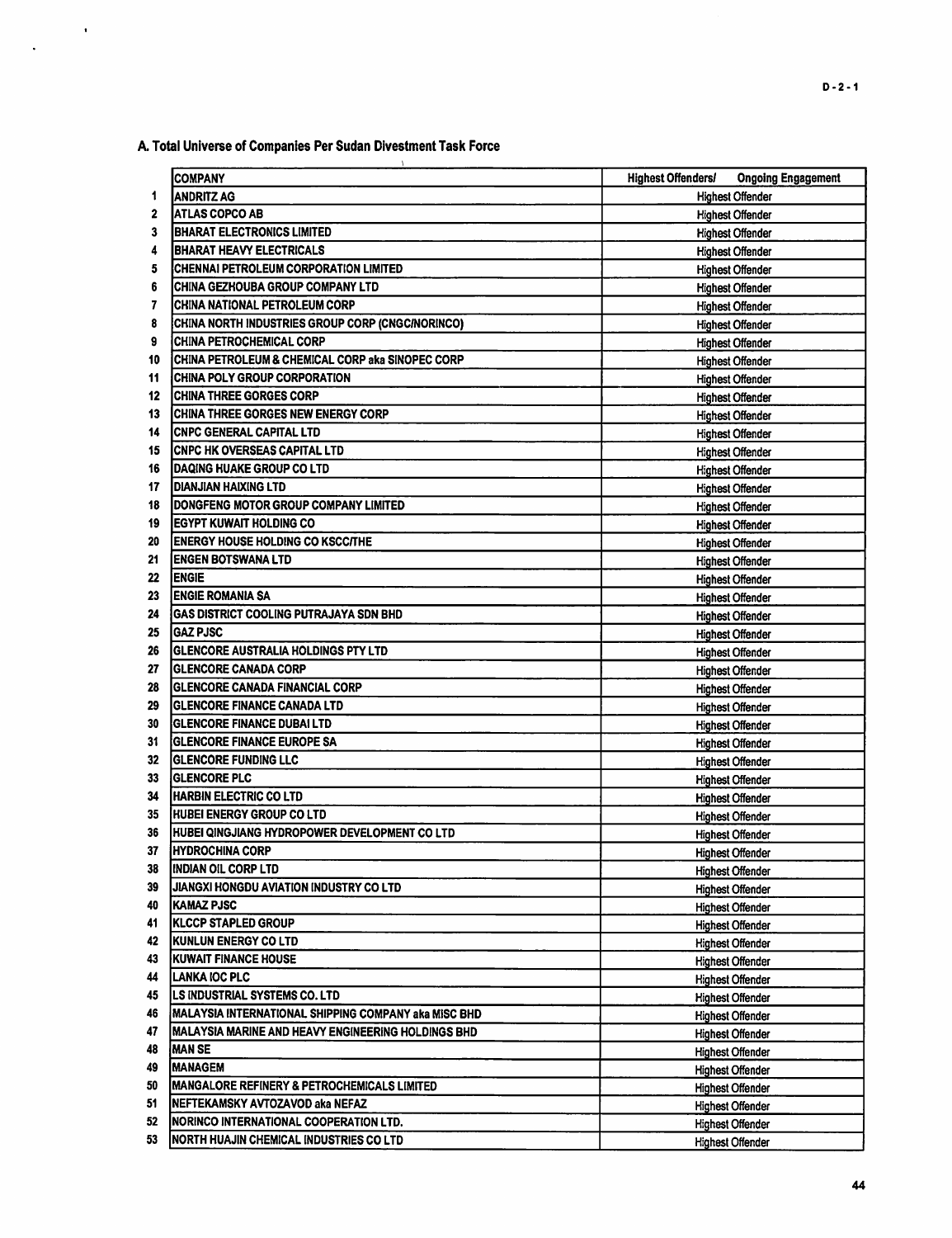A. Total Universe of Companies Per Sudan Divestment Task Force

 $\hat{\mathbf{r}}$ 

|     | COMPANY                                                                               | <b>Ongoing Engagement</b><br><b>Highest Offenders/</b> |
|-----|---------------------------------------------------------------------------------------|--------------------------------------------------------|
| 54  | NORTH LINGYUN INDUSTRIAL GROUP CO LTD                                                 | <b>Highest Offender</b>                                |
| 55  | NORTH NAVIGATION CONTROL TECHNOLOGY CO. LTD.                                          | <b>Highest Offender</b>                                |
| 56  | OIL & NATURAL GAS CORP LTD                                                            | <b>Highest Offender</b>                                |
| 57  | OIL INDIA LTD                                                                         | <b>Highest Offender</b>                                |
| 58  | <b>ONGC VIDESH LIMITED A.K.A. OVL</b>                                                 | <b>Highest Offender</b>                                |
| 59  | <b>ONGC VIDESH VANKORNEFT</b>                                                         | <b>Highest Offender</b>                                |
| 60  | OPK OBORONPROM OAO/RUSSIAN HELICOPTERS JSC                                            | <b>Highest Offender</b>                                |
| 61  | OPK OBORONPROM OAO/UNITED ENGINE CORP JSC                                             | <b>Highest Offender</b>                                |
| 62  | <b>ORCA GOLD INC</b>                                                                  | <b>Highest Offender</b>                                |
| 63  | <b>PARISIENNE CHAUFFAGE URBAIN</b>                                                    | <b>Highest Offender</b>                                |
| 64  | <b>PAVLOVO BUS PJSC</b>                                                               | <b>Highest Offender</b>                                |
| 65  | PERTAMINA PERSERO PT                                                                  | <b>Highest Offender</b>                                |
| 66  | PETROCHINA CO LTD                                                                     | <b>Highest Offender</b>                                |
| 67  | PETROLIAM NASIONAL BHD aka PETRONAS                                                   | <b>Highest Offender</b>                                |
| 68  | PETRONAS CAPITAL LTD                                                                  | <b>Highest Offender</b>                                |
| 69  | PETRONAS CHEMICALS GROUP BHD                                                          | <b>Highest Offender</b>                                |
| 70  | PETRONAS DAGANGAN BHD                                                                 | <b>Highest Offender</b>                                |
| 71  | PETRONAS GAS BHD                                                                      | <b>Highest Offender</b>                                |
| 72  | PETRONAS GLOBAL SUKUK LTD                                                             | <b>Highest Offender</b>                                |
| 73  | POLY ENERGIES HOLDING CO LTD                                                          | <b>Highest Offender</b>                                |
| 74  | POLY PERMANENT UNION HOLDING GROUP LTD                                                | <b>Highest Offender</b>                                |
| 75  | POLY PROPERTY GROUP CO LTD                                                            | <b>Highest Offender</b>                                |
| 76  | POWER CONSTRUCTION CORP OF CHINA                                                      | <b>Highest Offender</b>                                |
| 77  | POWER CONSTRUCTION CORPORATION OF CHINA LTD                                           | <b>Highest Offender</b>                                |
| 78  | POWERCHINA HYDROPOWER DEVELOPMENT GROUP CO LTD                                        | <b>Highest Offender</b>                                |
| 79  | <b>POWERCHINA REAL ESTATE</b>                                                         | <b>Highest Offender</b>                                |
| 80  | PUTRAJAYA HOLDINGS SDN BHD                                                            | <b>Highest Offender</b>                                |
| 81  | <b>RENK AG</b>                                                                        | <b>Highest Offender</b>                                |
| 82  | <b>SEPCOIII ELEC PWR CONSTR</b>                                                       | <b>Highest Offender</b>                                |
| 83  | SHANGHAI ELC GRP GLB INV                                                              | <b>Highest Offender</b>                                |
| 84  | <b>SHANGHAI ELECTRIC GROUP CO LTD</b>                                                 | <b>Highest Offender</b>                                |
| 85  | <b>SHANGHAI ELECTRIC GROUP CORP</b>                                                   | <b>Highest Offender</b>                                |
| 86  | ISHANGHAI ELECTRIC NEWAGE                                                             | <b>Highest Offender</b>                                |
| 87  | SHANGHAI MECHANICAL AND ELECTRICAL INDUSTRY CO LTD                                    | <b>Highest Offender</b>                                |
| 88  | <b>SIEMENS AG</b>                                                                     | <b>Highest Offender</b>                                |
| 89  | <b>ISIEMENS FINANCIERINGSMAATSCHAPPIJ NV</b>                                          | <b>Highest Offender</b>                                |
| 90  | <b>SIEMENS LTD</b>                                                                    | <b>Highest Offender</b>                                |
| 91  | SIEMENS PAKISTAN ENGINEERING CO LTD                                                   | <b>Highest Offender</b>                                |
| 92  | <b>SINOHYDRO 11 BURE CO</b>                                                           | <b>Highest Offender</b>                                |
| 93  | <b>SINOHYDRO 8 BUREAU CO</b>                                                          | <b>Highest Offender</b>                                |
| 94  | <b>SINOHYDRO BUREAU 14</b>                                                            | <b>Highest Offender</b>                                |
| 95  | <b>SINOHYDRO BUREAU 4</b>                                                             | <b>Highest Offender</b>                                |
| 96  | <b>SINOHYDRO BUREAU 7</b>                                                             | <b>Highest Offender</b>                                |
| 97  | İSINOHYDRO TIANJIN                                                                    | <b>Highest Offender</b>                                |
| 98  | <b>SINOPEC CAPITAL 2013 LTD</b>                                                       | <b>Highest Offender</b>                                |
| 99  | <b>SINOPEC ENGINEERING GROUP CO LTD</b>                                               | <b>Highest Offender</b>                                |
| 100 | <b>SINOPEC GROUP OVERSEAS DEVELOPMENT 2012 LTD</b>                                    | <b>Highest Offender</b>                                |
| 101 | <b>SINOPEC GROUP OVERSEAS DEVELOPMENT 2013 LTD</b>                                    | <b>Highest Offender</b>                                |
| 102 | SINOPEC GROUP OVERSEAS DEVELOPMENT 2014 LTD                                           | <b>Highest Offender</b>                                |
| 103 | SINOPEC GROUP OVERSEAS DEVELOPMENT 2015 LTD                                           | <b>Highest Offender</b>                                |
| 104 | SINOPEC GROUP OVERSEAS DEVELOPMENT 2016 LTD                                           | <b>Highest Offender</b>                                |
| 106 | 105 SINOPEC GROUP OVERSEAS DEVELOPMENT 2017 LTD<br><b>SINOPEC KANTON HOLDINGS LTD</b> | <b>Highest Offender</b><br><b>Highest Offender</b>     |
| 107 | <b>SINOPEC OILFIELD EQUIPMENT</b>                                                     | <b>Highest Offender</b>                                |
|     |                                                                                       |                                                        |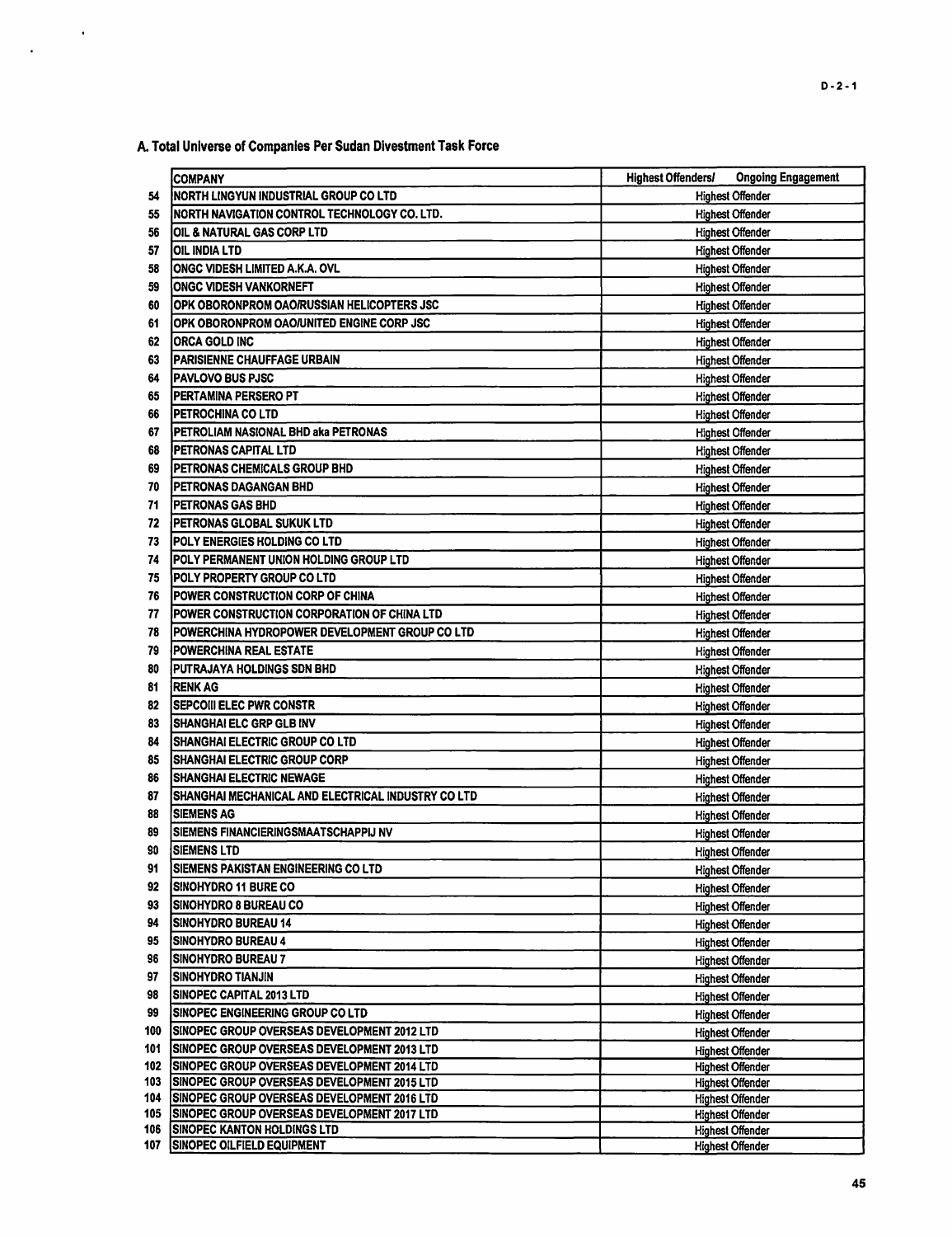A. Total Universe of Companies Per Sudan Divestment Task Force

 $\mathcal{L}^{\text{max}}_{\text{max}}$ 

 $\ddot{\phantom{a}}$ 

|     | ICOMPANY                                           | <b>Highest Offenders/</b> | <b>Ongoing Engagement</b> |
|-----|----------------------------------------------------|---------------------------|---------------------------|
| 108 | <b>ISINOPEC OILFIELD SERVICE CORP</b>              |                           | <b>Highest Offender</b>   |
| 109 | <b>ISINOPEC SHANGHAI PETROCHEMICALS LTD</b>        |                           | <b>Highest Offender</b>   |
| 110 | <b>ISOCIETE METALLURGIQUE D'IMITER</b>             |                           | <b>Highest Offender</b>   |
| 111 | <b>SOCIETE NATIONALE D'INVESTISSEMENT</b>          |                           | <b>Highest Offender</b>   |
| 112 | <b>THREE GORGES FINANCE I CAYMAN ISLANDS LTD</b>   |                           | <b>Highest Offender</b>   |
| 113 | <b>ITHREE GORGES FINANCE II CAYMAN ISLANDS LTD</b> |                           | <b>Highest Offender</b>   |
| 114 | <b>TRAFIGURA BEHEER BV</b>                         |                           | <b>Highest Offender</b>   |
| 115 | <b>ITRAFIGURA FUNDING SA</b>                       |                           | <b>Highest Offender</b>   |
| 116 | <b>ITRAFIGURA GROUP PTE LTD</b>                    |                           | <b>Highest Offender</b>   |
| 117 | <b>VITERRA INC</b>                                 |                           | <b>Highest Offender</b>   |
| 118 | <b>VOLKSWAGEN AG</b>                               |                           | <b>Highest Offender</b>   |

 $\bar{L}$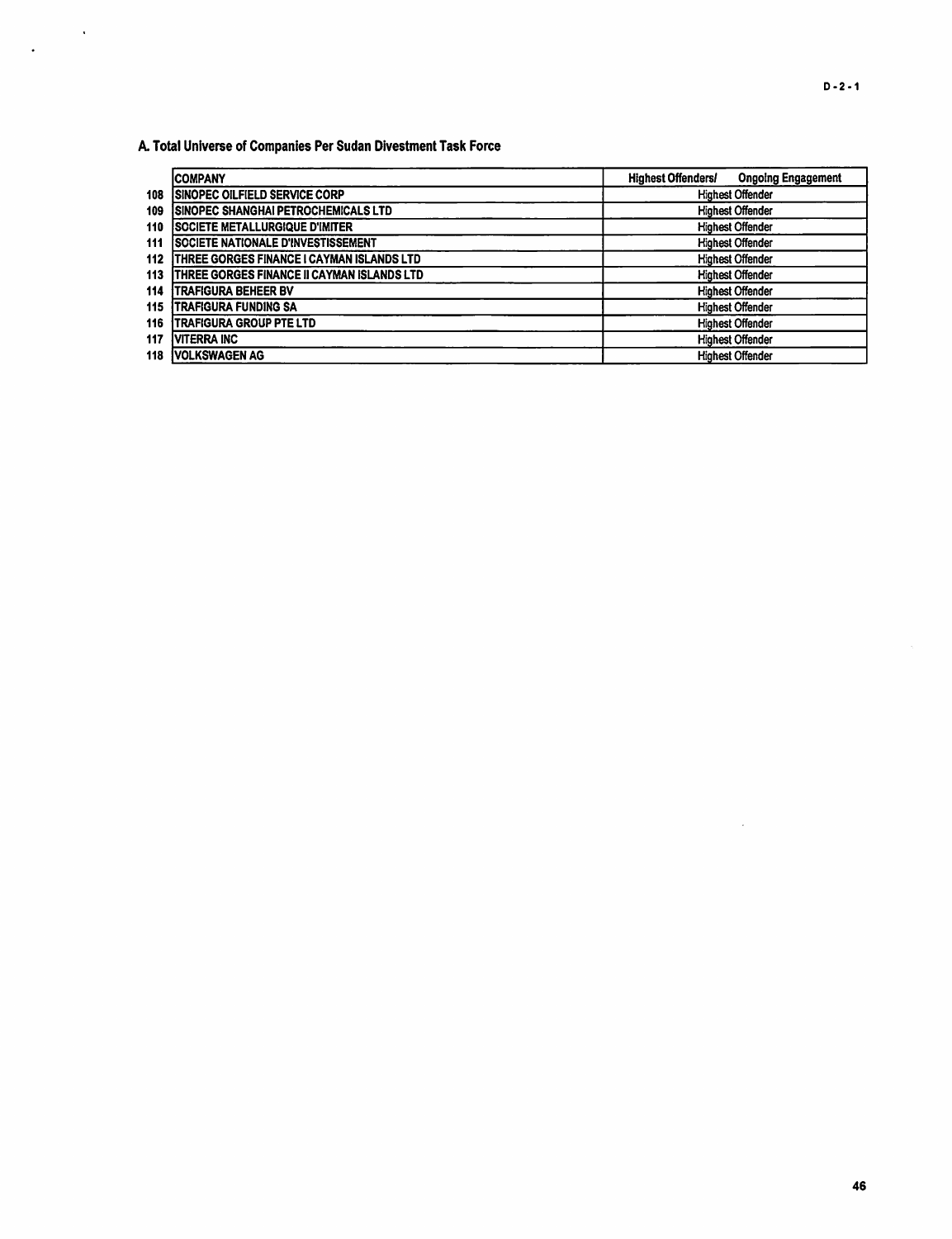### B. Summary of all written notices

### B. Summary of all written notices

#### August 31st, 2016

MFPRSI mailed out letters to following firms who hold Indirect securities informing them to consider divestment from the companies held.

Firms: JP Morgan **SSaA** 

#### August 31st, 2016

MFPRSI mailed letters to the following companies that were either held directly or indirectly in the portfolio informing them of possible divestment from the company and to respond within 90 days of the date of letter with any other information they were able to provide.

Following up annually with companies that remain on the list

Companies: ENGIE

### September 23rd, 2016

MFPRSI mailed letters to the following companies that were held indirectly in the portfolio informing them of possible divestment from the company and to respond within 90 days of the date of letter with any other information they were able to provide.

Following up annually with companies that remain on the list

Companies: Andritz AG - Indirectly held Bharat Heavy Electricals - Indirectly held Caterpillar Inc. - Indirectly held Dongfeng Motor Corporation - Indirectly held Glencore International AG - Indirectly held Harbin Power Equipment - Indirectly held JX Holdings Inc. - Indirectly held Kunlun Energy Co LTD - Indirectly held LS Industrial Systems Co., LTD - Indirectly held MAN SE - Indirectly held Malaysia International Shipping Company aka MISC BHD (Malaysia)Petroliam Nasional Berhad aka Petronas - Indirectly held Nippo Corp - Indirectly held Oil and Natural Gas Company Limited - Indirectly held Pertamina - Indirectly held PetroChina Company Limited - Indirectly held Petronal Dagangan - Indirectly held Petronal Gas - Indirectly held Poly Property Group Co Ltd - Indirectly held Shanghai Electric Group Co. Ltd.- Indirectly held SINOPEC - lndireclty held Toho Titanium Co. - Indirectly held Volkwagen AG -indirectly held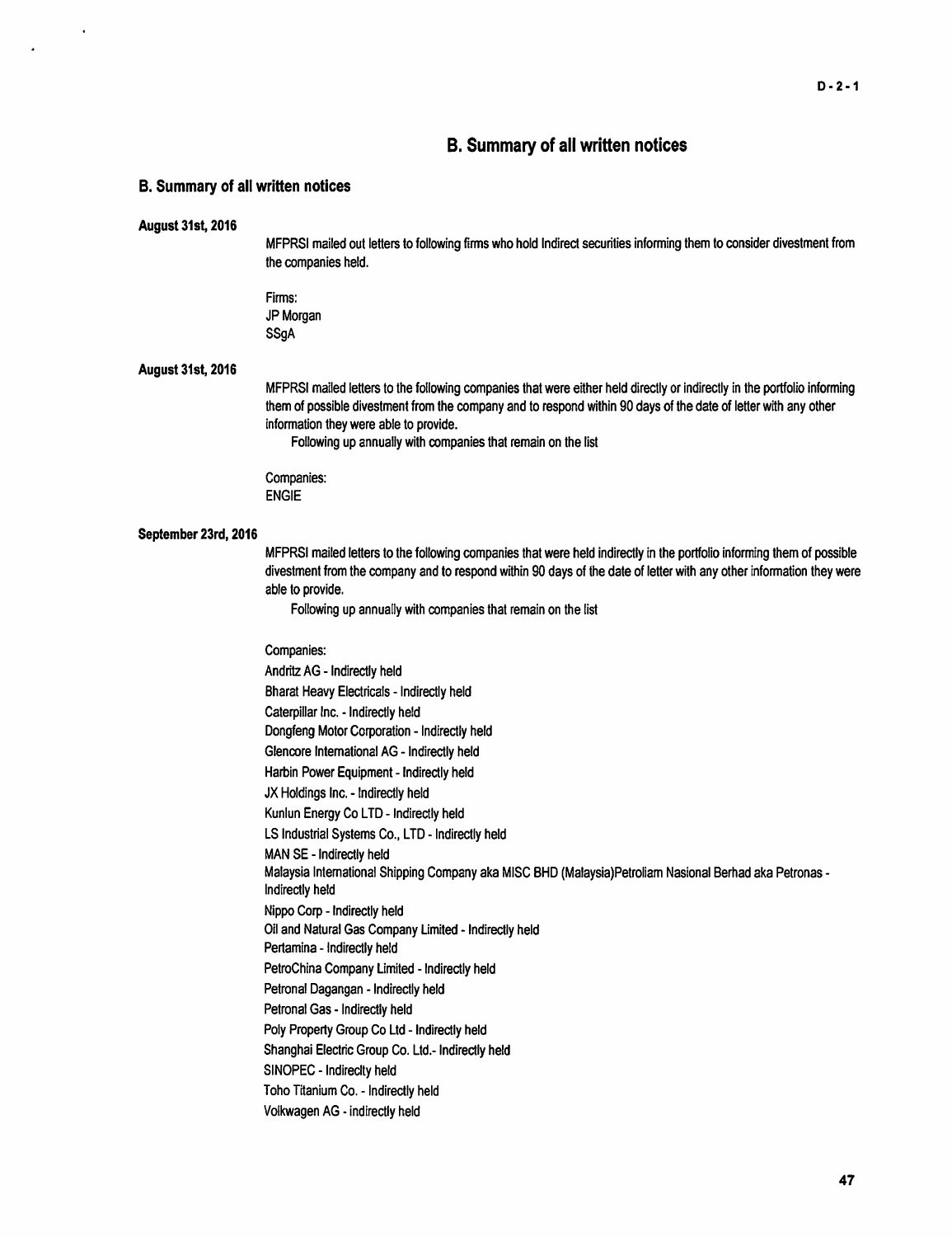### B. Summary of all written notices

#### September 20th, 2016

 $\ddot{\phantom{1}}$ 

 $\ddot{\phantom{0}}$ 

MFPRSI mailed out letters to the following firms with the quarterly 'scrutinized companies' list from the SDTF with response date of September 30, 2016.

Firms: State Street DFA Baillie Gifford Mondrian Aberdeen JP Morgan GMO lntech Schroders Dodge & Cox

### October 24th, 2016

All firms responded to letter with any holdings of securities on "scrutinized companies' list.

### December 12th, 2016

MFPRSI mailed out letters to the following firms with the quarterly 'scrutinized companies' list from the SDTF with response date of December 31, 2016.

Firms: State Street DFA Baillie Gifford Mondrian Aberdeen JP Morgan GMO In tech Dodge & Cox Schroders

### January 3rd, 2017

All firms responded to letter with any holdings of securities on 'scrutinized companies' list.

### January 13th, 2017

MFPRSI mailed out letters to following firms who hold Indirect securities informing them to consider divestment from the companies held.

### Firms:

State Street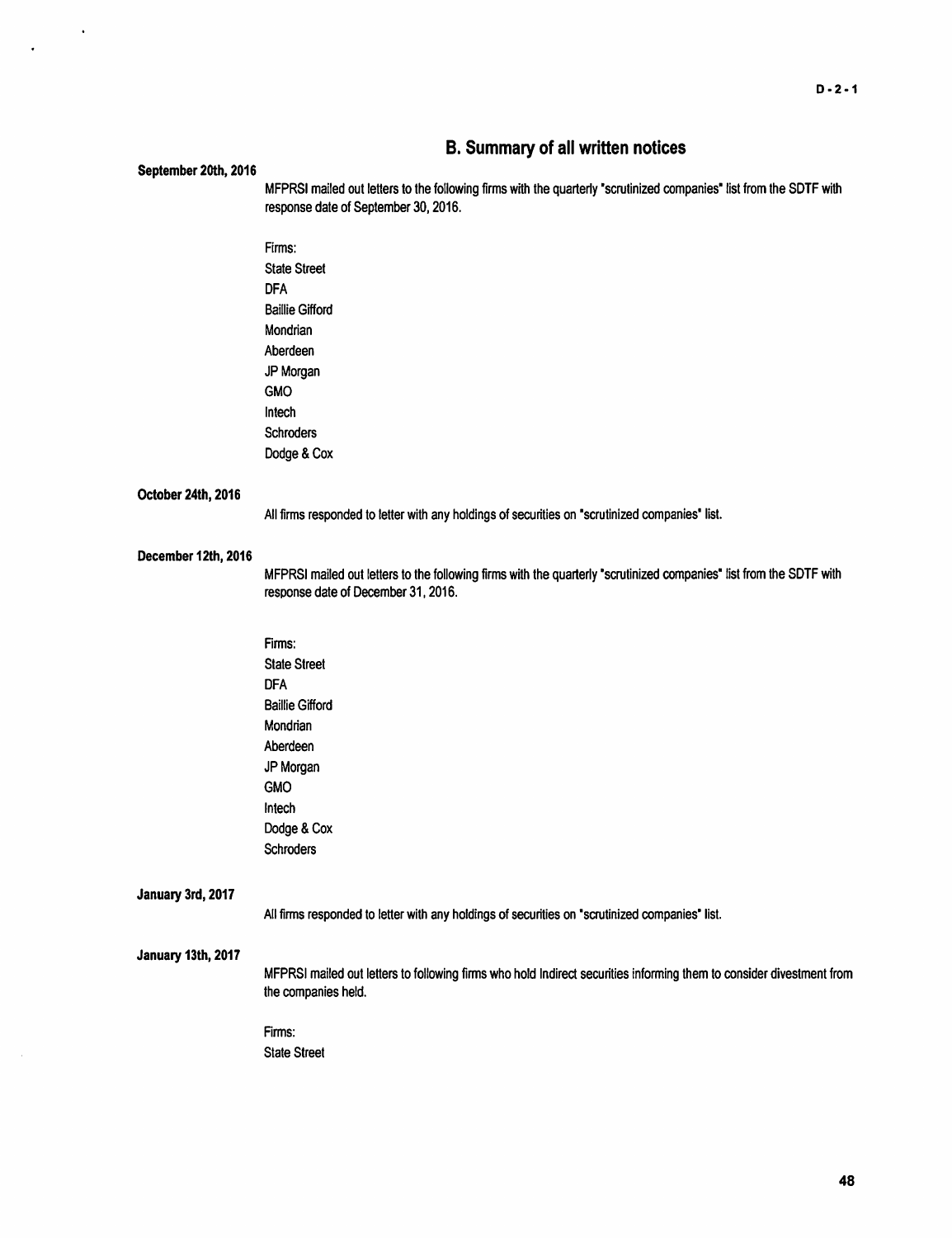|                  | <b>D. Summary Of all Written notices</b>                                                                             |  |  |  |
|------------------|----------------------------------------------------------------------------------------------------------------------|--|--|--|
| March 14th, 2017 |                                                                                                                      |  |  |  |
|                  | MFPRSI mailed out letters to all firms above with the quarterly "scrutinized companies" list from the SDTF with      |  |  |  |
|                  | response date of March 31, 2017.                                                                                     |  |  |  |
|                  |                                                                                                                      |  |  |  |
|                  | Firms:                                                                                                               |  |  |  |
|                  | <b>State Street</b>                                                                                                  |  |  |  |
|                  | <b>DFA</b>                                                                                                           |  |  |  |
|                  | <b>Baillie Gifford</b>                                                                                               |  |  |  |
|                  | Mondrian                                                                                                             |  |  |  |
|                  | Aberdeen                                                                                                             |  |  |  |
|                  |                                                                                                                      |  |  |  |
|                  | JP Morgan                                                                                                            |  |  |  |
|                  | <b>GMO</b>                                                                                                           |  |  |  |
|                  | Intech                                                                                                               |  |  |  |
|                  | Dodge and Cox                                                                                                        |  |  |  |
|                  | <b>Schroders</b>                                                                                                     |  |  |  |
|                  |                                                                                                                      |  |  |  |
| April 13th, 2017 |                                                                                                                      |  |  |  |
|                  | All firms responded to letter with any holdings of securities on "scrutinized companies" list.                       |  |  |  |
|                  |                                                                                                                      |  |  |  |
|                  |                                                                                                                      |  |  |  |
| April 14th, 2017 |                                                                                                                      |  |  |  |
|                  | MFPRSI mailed out letters to following firms who hold Indirect securities informing them to consider divestment from |  |  |  |
|                  | the companies held.                                                                                                  |  |  |  |
|                  |                                                                                                                      |  |  |  |
|                  | Firms:                                                                                                               |  |  |  |
|                  | <b>GMO</b>                                                                                                           |  |  |  |
|                  |                                                                                                                      |  |  |  |
| June 7th, 2017   |                                                                                                                      |  |  |  |
|                  | MFPRSI mailed out letters to all firms above with the quarterly "scrutinized companies" list from the SDTF with      |  |  |  |
|                  | response date of June 30, 2017.                                                                                      |  |  |  |
|                  |                                                                                                                      |  |  |  |
|                  | Firms:                                                                                                               |  |  |  |
|                  | <b>State Street</b>                                                                                                  |  |  |  |
|                  | <b>DFA</b>                                                                                                           |  |  |  |
|                  | <b>Baillie Gifford</b>                                                                                               |  |  |  |
|                  | Mondrian                                                                                                             |  |  |  |
|                  |                                                                                                                      |  |  |  |
|                  | Aberdeen                                                                                                             |  |  |  |
|                  | JP Morgan                                                                                                            |  |  |  |
|                  | GMO                                                                                                                  |  |  |  |
|                  | Intech                                                                                                               |  |  |  |
|                  | Dodge & Cox                                                                                                          |  |  |  |
|                  | Schroders                                                                                                            |  |  |  |
|                  |                                                                                                                      |  |  |  |

## **B. Summary of all written notices**

 $\frac{1}{2} \left( \frac{1}{2} \right)^{\frac{1}{2}} \left( \frac{1}{2} \right)^{\frac{1}{2}}$